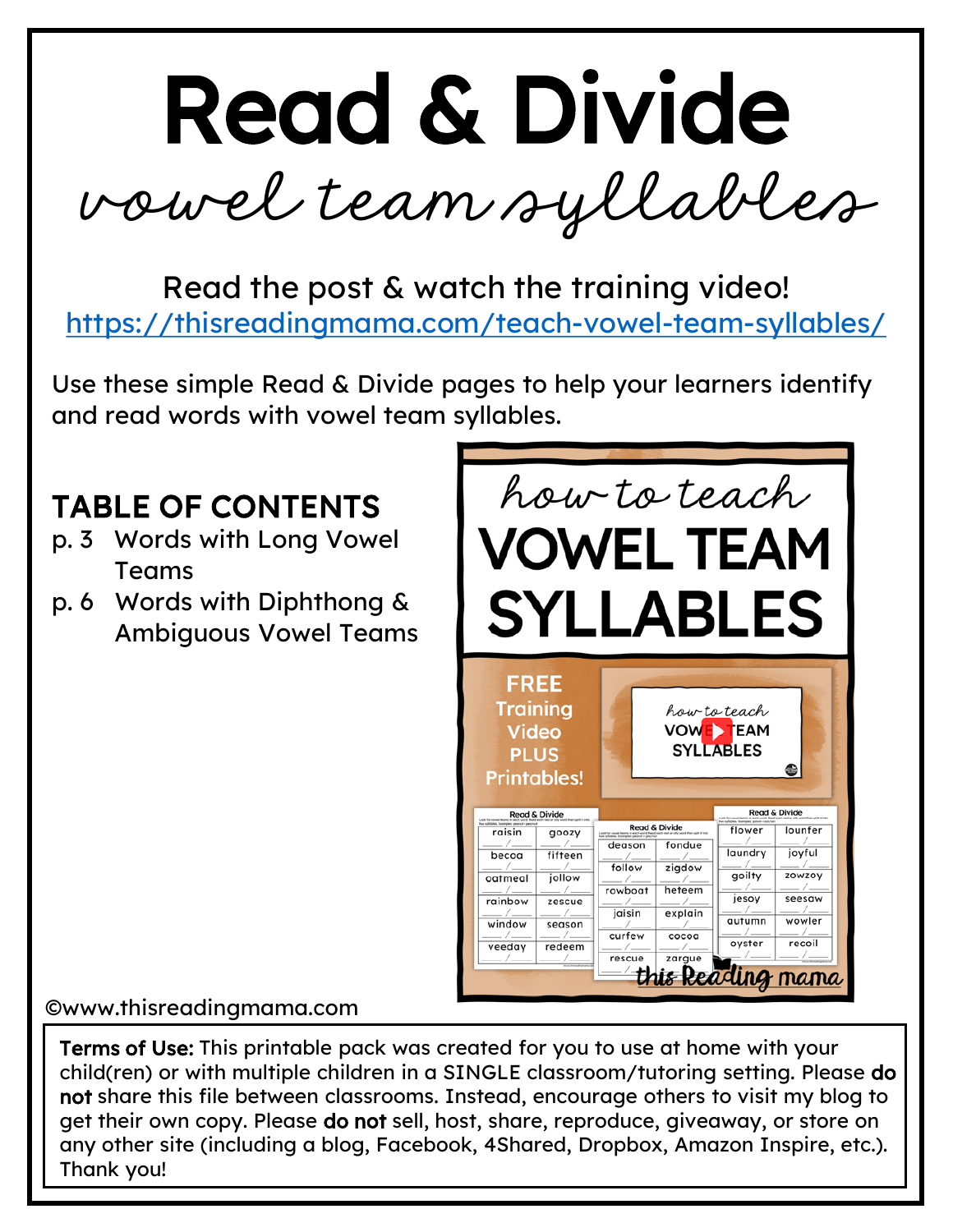#### You'll LOVE this comprehensive and hands-on resource for teaching the 6 syllable types!

Find teaching tips, interactive activities, NO prep games, and syllable chunk cards for each syllable type. Don't forget the editable cards AND answer keys! Wow!



| <b>6 SYLLABLE TYPES</b><br><b>Interactive Pages</b>                                                                                                                                                                                                                                                                                                                                                                                                                                |
|------------------------------------------------------------------------------------------------------------------------------------------------------------------------------------------------------------------------------------------------------------------------------------------------------------------------------------------------------------------------------------------------------------------------------------------------------------------------------------|
| <b>Cut &amp; Paste Syllables</b><br>Spin & Spell Silly Syllables<br><b>GLUE</b> 11<br><b>WRITE</b> D In<br><b>Nome It</b><br>yoo   crea<br>tle<br>ple<br>kitter<br>暮<br>dle<br>fle<br><b>Split, Read, Circle</b><br>puppet<br>cle<br>త్రం<br>words<br>fossil<br>and subship of posts ally word, wides the first<br>artist<br>cond line, and the entire word on the final<br>.6<br>Cut the Cheese Syllable Dividing<br>Read, Color, & Write the Syllables<br>Vowel Team - Real Word |
| Read the words. Color the 8 boxes <<br>with words that end with a CVCe syllable.<br>rainbow<br>season<br>suppose<br>cactus<br>inflate<br>cascade<br>athlete<br>cupcake<br>tablet<br>dispute<br>basket  combine<br>dentist<br>excite<br>mailbox<br>pec<br>$\Rightarrow$ Write the words you colored below. $\triangleleft$                                                                                                                                                          |
| rowboat<br>SC<br>railroadı<br>is Read                                                                                                                                                                                                                                                                                                                                                                                                                                              |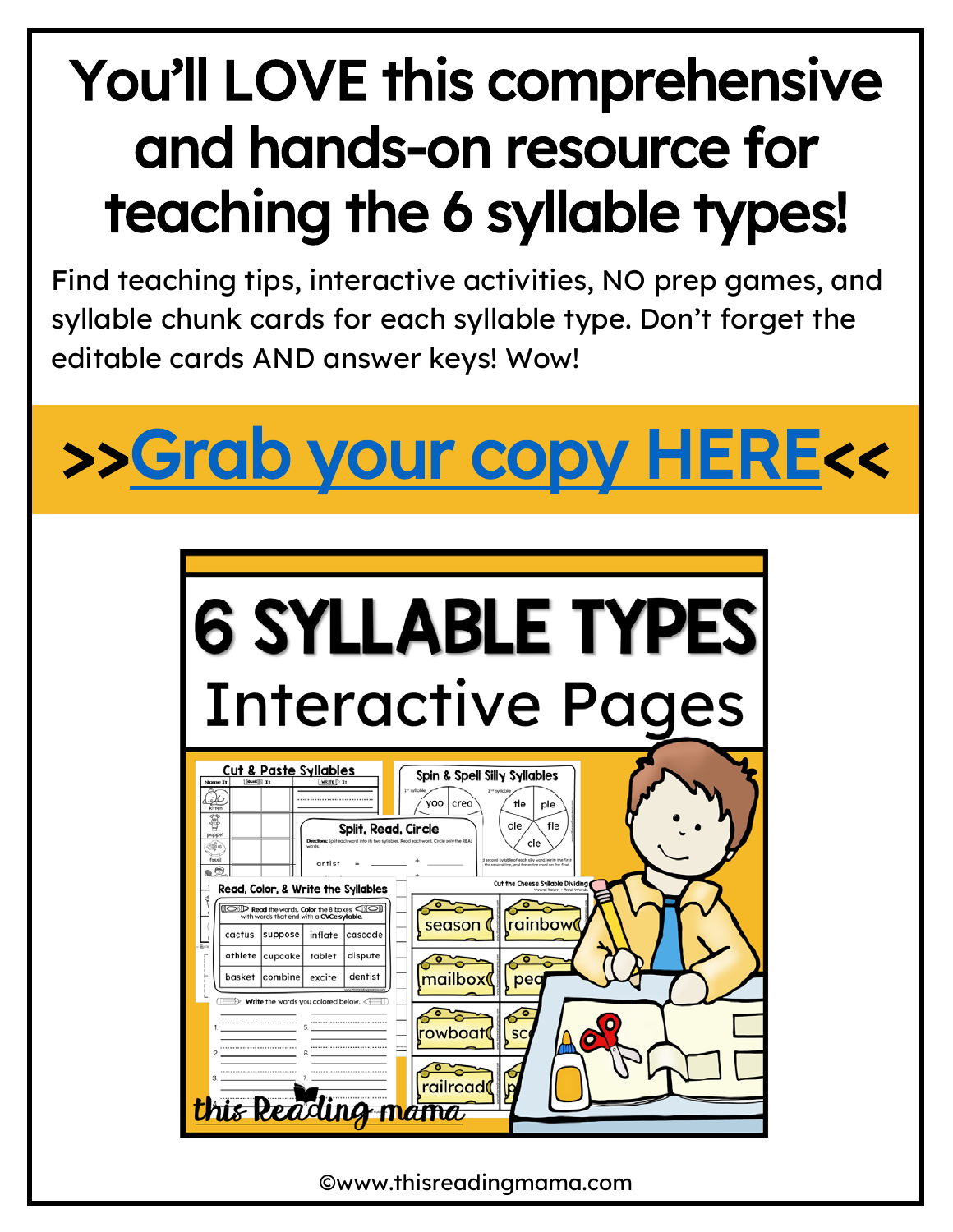### Read & Divide long vowel teams {ai, ay, ee, ea, oa, ow, ue, ew, oo}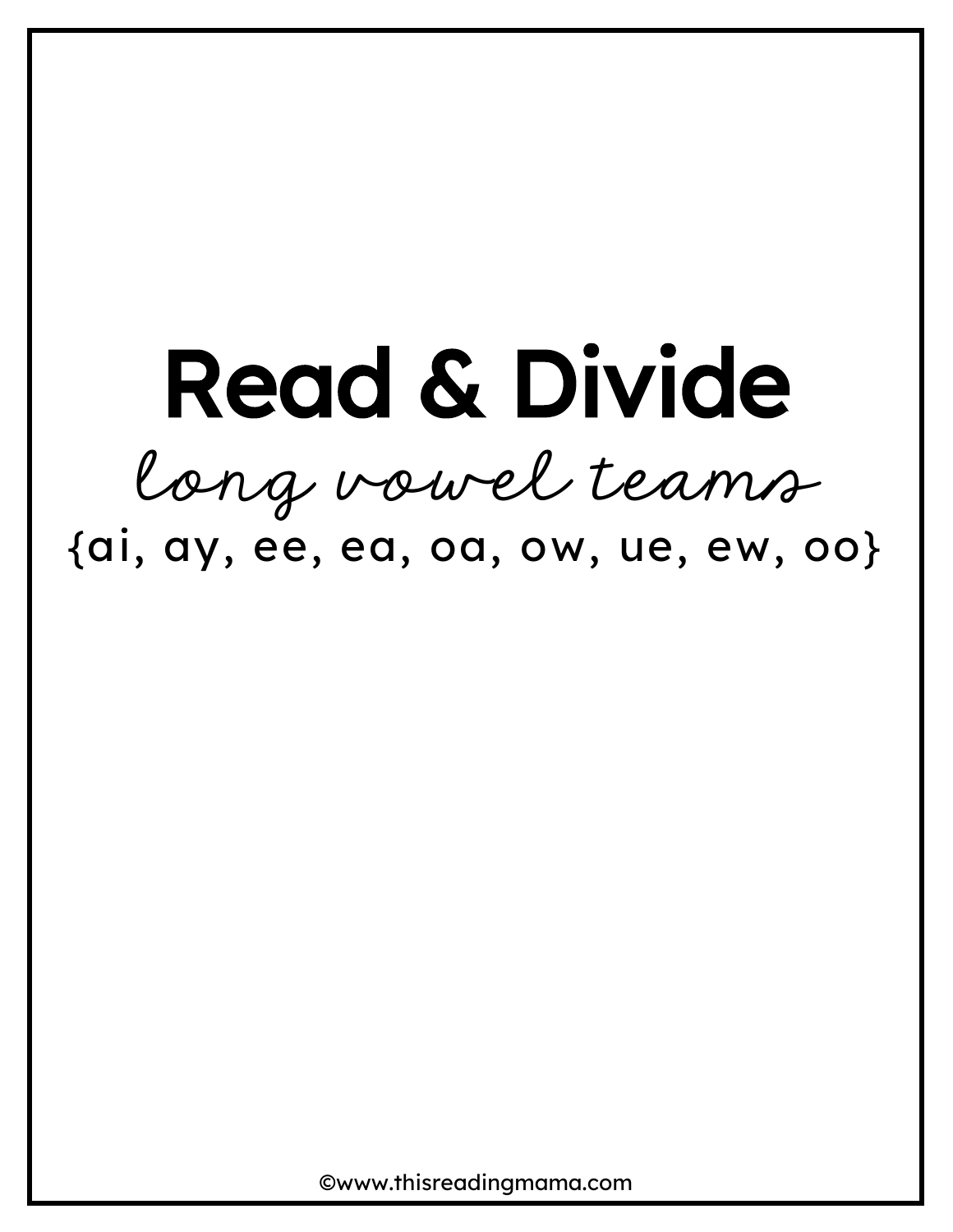Look for vowel teams in each word. Read each real or silly word then split it into two syllables. Examples: peanut = pea/nut

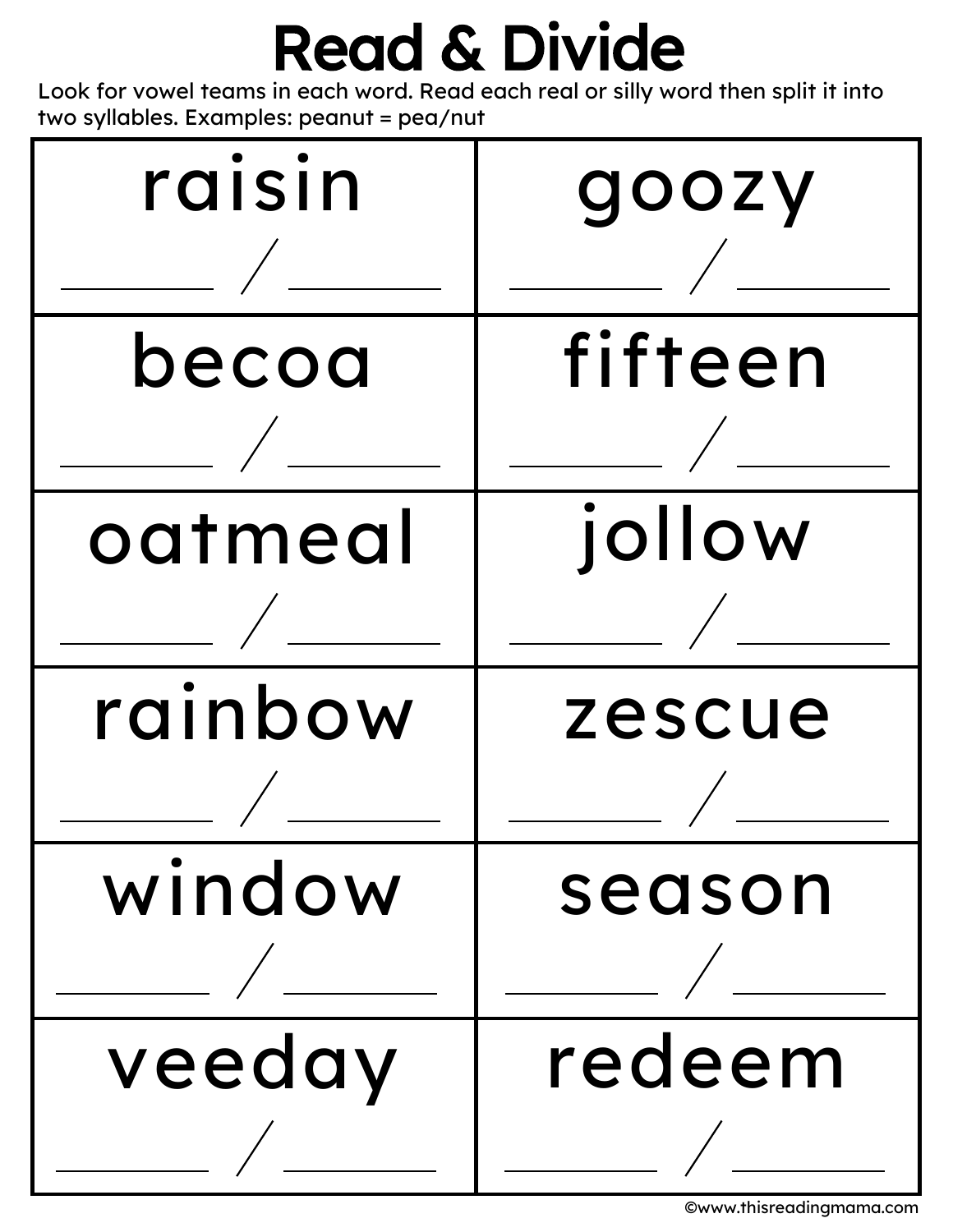Look for vowel teams in each word. Read each real or silly word then split it into two syllables. Examples: peanut = pea/nut

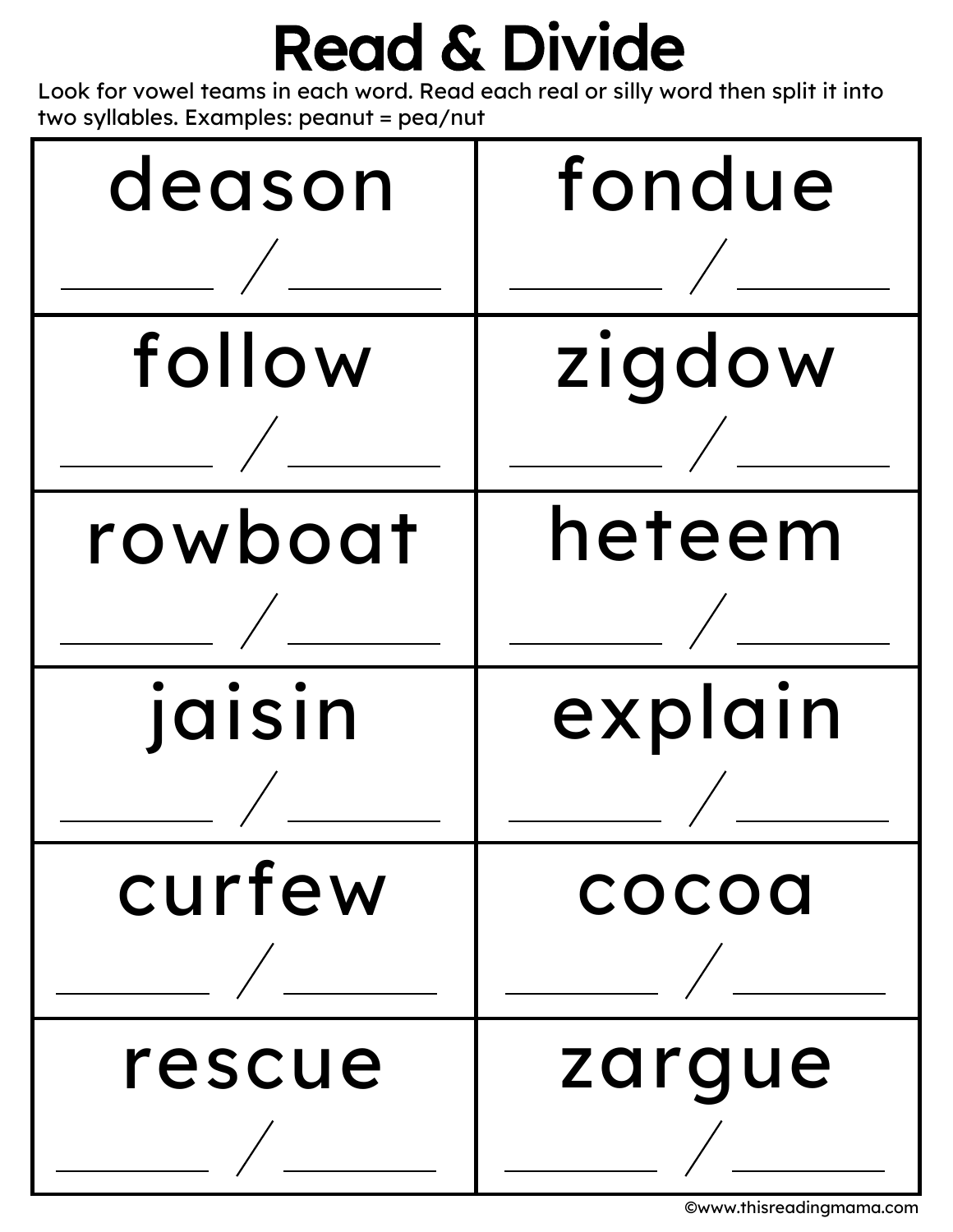## Read & Divide more vowel teams  $\{ow, ou, oo, oy, au, aw\}$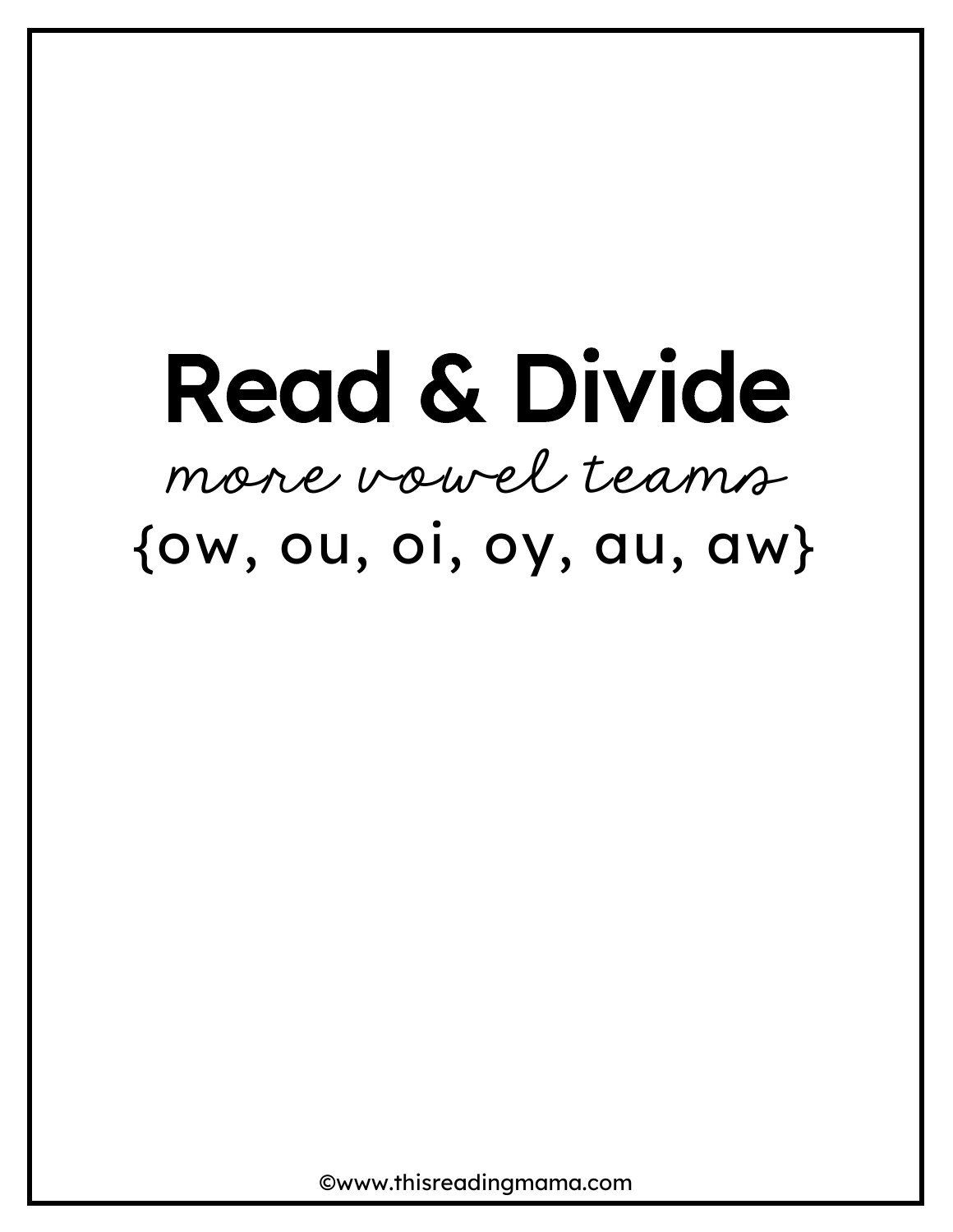Look for vowel teams in each word. Read each real or silly word then split it into two syllables. Examples: poison = poi/son

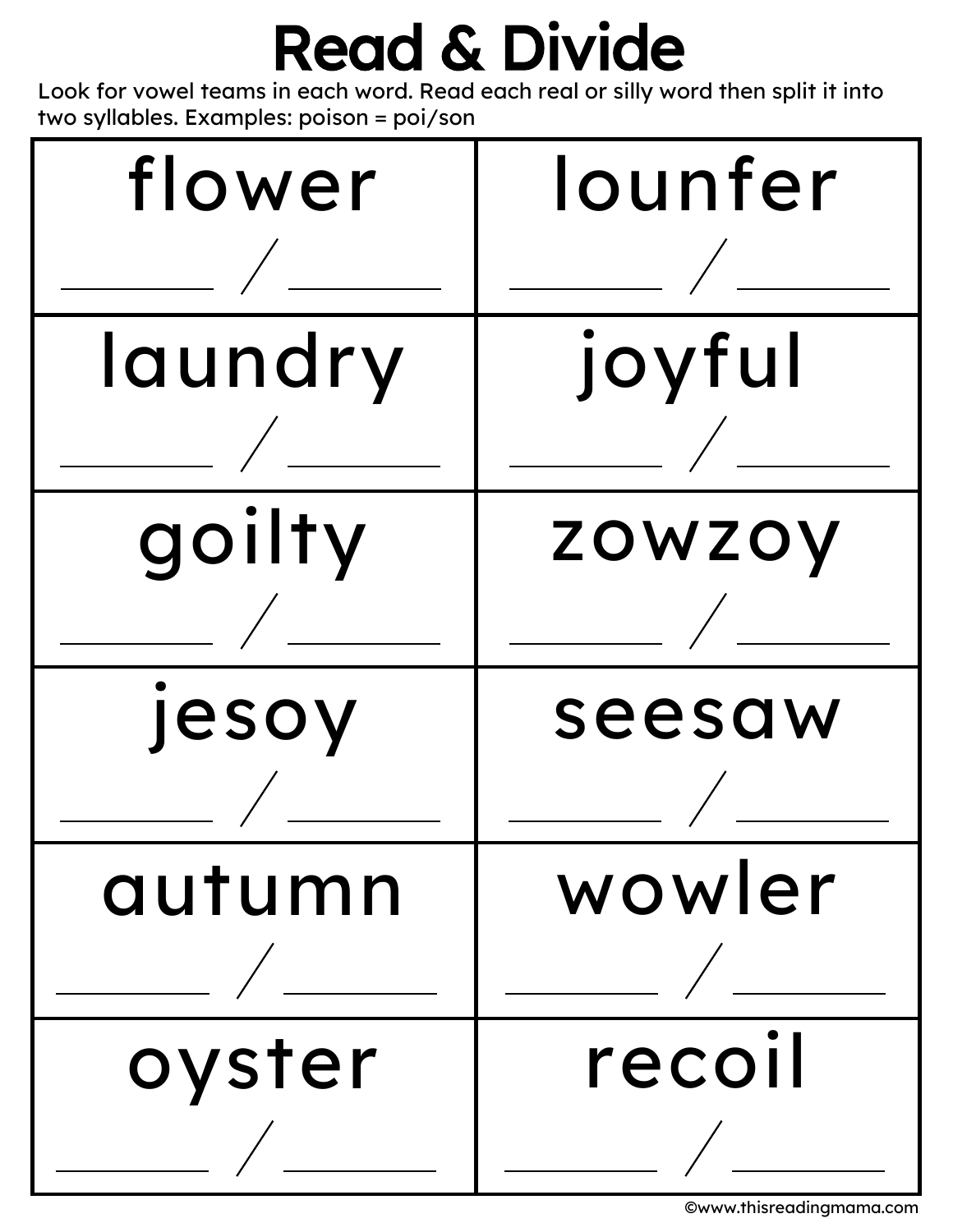Look for vowel teams in each word. Read each real or silly word then split it into two syllables. Examples: poison = poi/son



<sup>©</sup>www.thisreadingmama.com